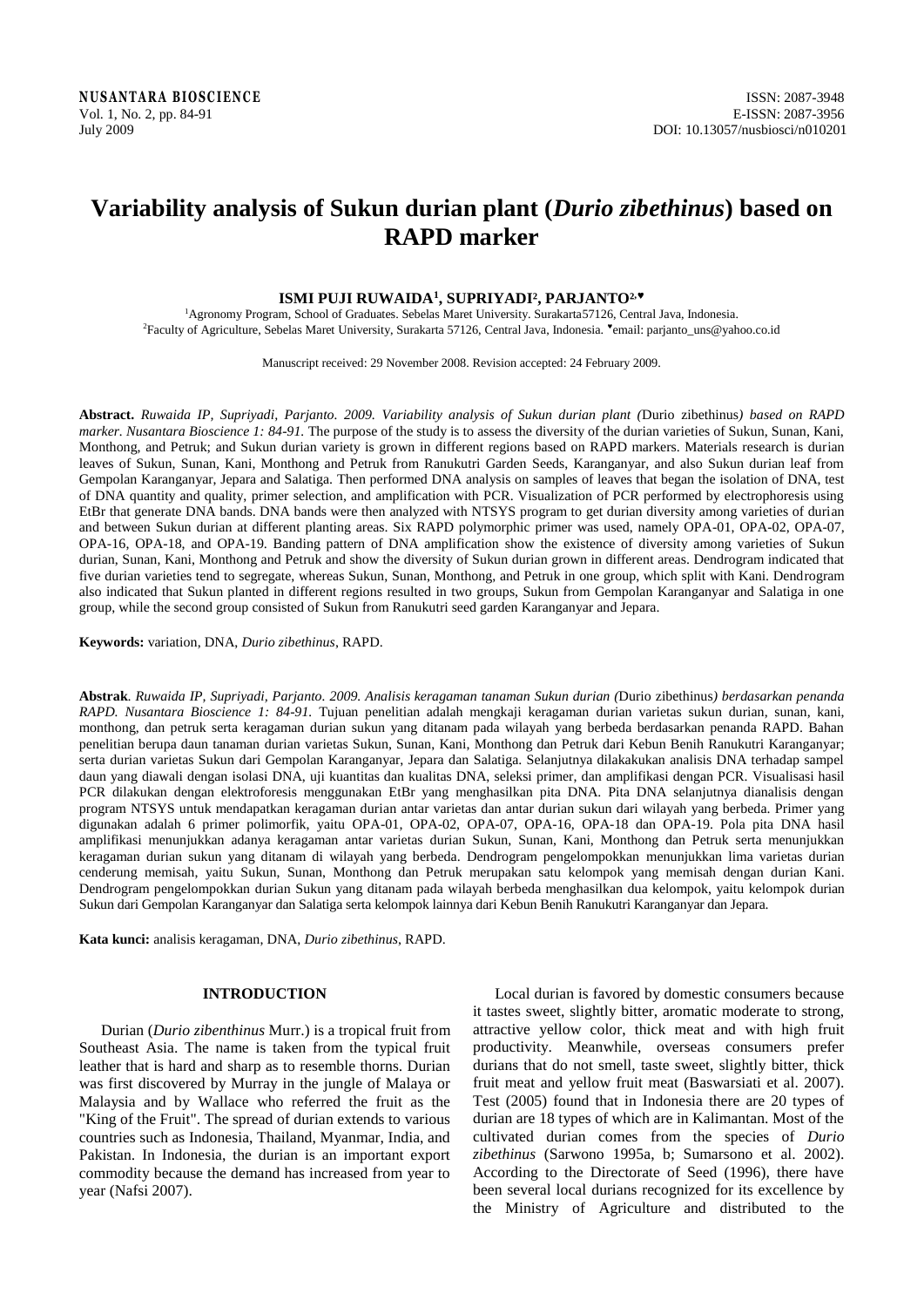community to be developed. They are Sukun durian (Central Java), Petruk (Central Java), sitokong (Betawi), sijapang (Betawi), Simas (Bogor) , Sunan (Jepara), Monthong (Thailand), Kani (Thailand), si dodol and si hijau (South Kalimantan). Indonesia has more than 103 varieties of durian and each is morphologically different in its characteristics (Nafsi 2007), such as its leaf and fruit shape, flavor and aroma of fruit, and seed shape.

Several studies have been done in durian, including research identification and genetic diversity of durian mother plant in Central Java based on morphological and isozyme markers (Sriyono 2006) which indicates that there is variability based on the morphological characters. The diversity of durian will continue to increase because of the nature of cross-pollinated plant durian (Ashari 1995). Other research is the identification of morphological Sukun durian (Yuniastuti 2008). To use morphological characters is easy and fast, but there are constraints, namely the environmental factors that may affect the character of the phenotype, differences in plant age and plant tissues (Nandariyah 2007).

Alternative to assess the diversity of durian is to use molecular markers (proteins, isozymes, and DNA). Durian genetic diversity can be analyzed using several markers, including RAPD (Random Amplified Polymorphic DNA), RFLP (Restriction Fragment Length Polymorphism), AFLP (Amplified Fragment Length Polimorphisms), SSR or micro satellite that has been done by Nafsi (2007). Compared to some of these molecular markers, RAPD advantages can be said as easy, quick and only requires very little DNA as template, and without the need for early information on the target genome (Martasari and Sugiyatno 2007). Rowland and Levi (1994) in Maftuchah and Zainudin (2007) states that RAPD markers suitable for species of woody plants, so it can be used for the analysis of DNA diversity of Sukun durian.

The purpose of this study is: (i) Assessing the diversity of several varieties of durian, namely Sukun, Sunan, Kani, and Petruk Monthong based on RAPD markers. (ii) studying the diversity of Sukun durian varieties grown in different regions based on RAPD markers.

# **MATERIALS AND METHODS**

# **Place and time**

Research conducted at the Laboratory of the Research Institute for Biotechnology and Forest Tree Improvement, Yogyakarta from November 2008 to January 2009.

## **Plant material**

The research material for diversity among durian varieties is the leaves of Sukun, Petruk, Sunan, Kani, and Monthong from the Ranukutri seed garden, Karanganyar District, Central Java. Materials research for diversity among Sukun durian populations in different regions is leaves of Sukun durian from (i) Gempolan Village, Kerjo, Karanganyar, (ii) Seed garden Ranukutri, Pendem, Karanganyar, (iii) Tahunan Village, Jepara, and (iv) Brongkol Village, Banyubiru, Salatiga.

## **Research experiment**

The experiment consisted of several activities, namely sampling, DNA isolation, including DNA extraction and purification, test of the quality and quantity of DNA, primer selection and amplification reactions and electrophoresis.

## **Sampling**

Samples were taken from leaves of Sukun, Sunan, Kani, Monthong, and Petruk durian that are old. Samples were taken at random by taking a leaf which is still good in texture and color.

## **DNA extraction**

Durian DNA was extracted from the old leaves by using the method of CTAB (*Hexadecyl Trimetgyl ammonium bromide*). Prior to extraction, extraction buffer prepared beforehand, that their needs depending on the number of samples that would be extracted. Samples will be extracted and weighed (50-100 g), it was then cut into small pieces, put in 2 mL microtube with 2 pieces of buckshot, and 1.5 mL of extraction buffer therein. Samples were crushed with a mini bead beater for 10 minutes and incubated for 10 minutes at a temperature of 650C. Subsequently, the sample is separated from the solution below (taken in 1000 mL, was added to a new microtube size 2 mL), and added 800 mL of chloroform isoamyl, which functions to separate contaminants such as proteins with DNA. And then it was rotated for 20 minutes, centrifuged at 15 000 rpm, then taken as much as 700 mL, added with 700 mL of chloroform. It was then rotated for 20 minutes and centrifused at 15 000 rpm. 600 mL of the solution was taken, transferred in 1.5 mL microtube containing NaOAc with as much as 20 mL. And then it was added with 650 mL of isopropanol as a binder of DNA. It was centrifuged again for 10 min at 15,000 rpm, and dried by an aspirator, in order to obtain the DNA pellet. Furthermore, the DNA pellet was washed with 1 mL EtOH (ethanol) 70% and 100%. Finally, DNA pellets dried by an aspirator, was dissolved in 200 mL H2O and storage conducted at a temperature of -4<sup>o</sup>C.

## **DNA purification**

DNA extraction does not produce pure DNA (crude DNA), therefore it is necessary to conduct DNA purification which aims to separate the DNA from other contaminants such as RNA. The method used here is the Gene Clean Kit III, with a step of mixing 50 mL of DNA solution with 150 mL of NAI, then centrifuging it briefly at 10,000 rpm, and adding 5 mL of silica as a binder of DNA. The supernathan of DNA solution was centrifuged, and then discarded pellets were washed with 375 mL of New Wash solution 3 times. DNA was centrifuged washing 3 times each of which was at speed of 13 000 rpm, 14,000 rpm, and 15,000 rpm. The next step, the DNA pellet dried in desiccators for 10 minutes, then diluted with 65 mL  $H_2O$ .

## **Test of the quality and quantity of DNA**

The quantity of DNA was measured using a Gene Quant; 7 mL of DNA sample was taken and carried out for measurement of concentration, ratio, and absorbance (230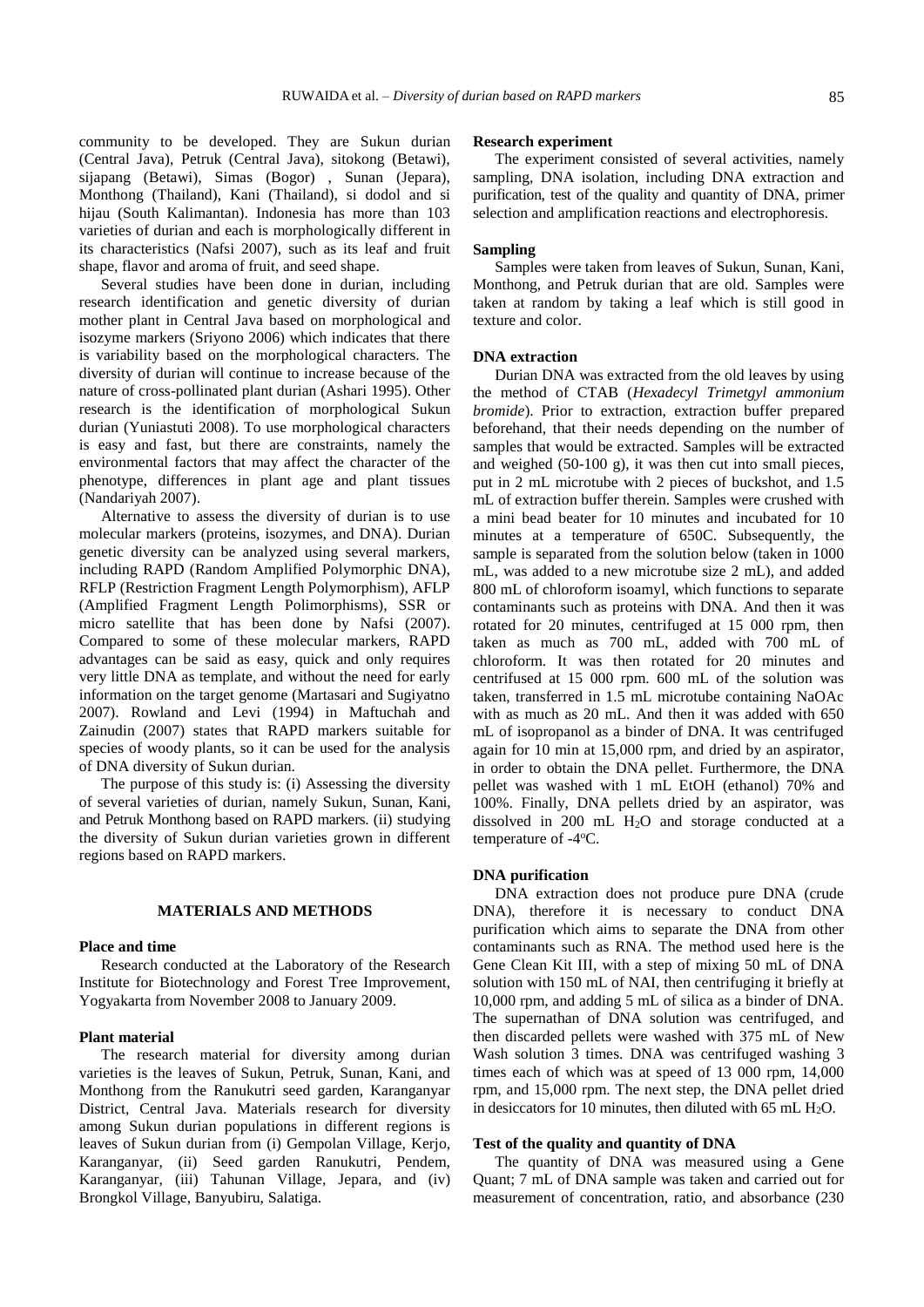nm, 260 nm, 280 nm, and 320 nm), then the DNA was diluted with H2O as needed. Gene Quant working principle is to calculate the ratio and concentration of DNA by using optical density (OD) of DNA on the absorption of several kinds of waves of light (230 nm, 260 nm, 280 nm, and 320 nm). Sambrook *et al*. (1989), also states that the quantity of DNA determined by UV spectrophotometer at a wavelength of 260-280 nm. DNA purity is determined by A260/A280 ratio of about 1.8 to 2.0. Wavelength 260 nm is the wavelength that can be absorbed maximally by DNA, whereas the wavelength of 280 nm is the wavelength of maximum absorbed by the RNA.

## **Primer selection**

Primer selections from the Operon Technology (Almaeda, USA) was conducted to obtain primers that can produce amplification products and have a high polymorphism. Some primers that will be selected are: OPA-01, OPA-02, OPA-07, OPA-16, OPA-18, OPA-19, OPG-05, OPG-06, OPG-07, and OPG-08, OPH -05, OPH-06, OPH-07, OPH-08, OPR-05, OPR-06, OPR-07 and OPR-08. Selection of primers using 4 samples of DNA (DNA durian varieties of Gempolan Karanganyar Sukun, Sukun seeds from the garden Ranukutri, Sunan and Kani).

## **Reaction of amplification and electrophoresis**

Preparation of PCR for amplification was performed in a tub of ice. Materials that were used included 4 mL of DNA sample (concentration of 2.5 ng / mL), 4.2 mL of oligonucleotide primers, and master mix consisting of H2O, 10xStoffel Buffer, dNTPs, MgCl2. Taq polymerase enzyme was put in the 0.5 mL microtube size, divortex and centrifuged, then inserted in the PCR instrument Applied Biosystem GeneAmp PCR System 9700. PCR reaction was performed by 45 cycles consisting of 3 phases, namely (i) denaturation for 30 seconds at a temperature of  $94^{\circ}C$ , (ii) annealing for 30 seconds at  $37^{\circ}$ C, and (iii) extension for 1.5 minutes at 72 °C. This amplification reaction takes  $\pm$  3  $\frac{1}{2}$ hours.

The next step after completing the amplification is that reaction mix was amplified with 2 mL gel loading and electrophoresed with 1% agarose (76 g H<sub>2</sub>O, 1 g agarose (Promega), and 4 mL 20xTBE) at constant voltage of 120 volts for 2 hours. Gel was then soaked in ethidium bromide solution for 30 minutes. The results that were visualized on BioRad electrophoresis was then performed shooting. According to Sambrook et al. (1989) that with agarose gel electrophoresis is one of the means used to separate, purify, and identify DNA. Electrophoresis process is used to separate DNA molecules through the pores of the gel due to the influence of an electric field that is given.

According to Williams *et al*. (1990) that used the Thermolyne Amplitron®-1 version 2.11, PCR reaction carried out by 45 cycles consisting of one minute at a temperature of  $94^{\circ}$ C (denaturation), one-minute  $55^{\circ}$ C temperature (annealing), and two minutes at temperature of 72°C (extension). Furthermore, after the end of the PCR reaction, amplification products was electrophoresed with 1.2% agarose and visualized on a UV transiluminator then carried out the shooting with film poraloid 667.

#### **Data analysis**

Data analysis was based on the presence or absence of DNA bands. DNA banding profiles translated into binary data provided a value of 0 for no band and 1 for the presence of DNA bands in a similar position of durian varieties being compared. Cluster analysis was carried out by using the program NTSYSpc version 2.02i with SIMQUAL function UPGMA method (Rohlf (2000). Matrix of genetic similarity was calculated based on Dice coefficient.

## **RESULTS AND DISCUSSION**

## **Primer selection**

The primer selection is performed to find primers that can amplify DNA of durian, and produce a clear DNA band and in large quantities. The primer criteria used for the analysis of DNA diversity is the primer that could produce polymorphic bands, with the state of clear tape, good reproducibility, and the resulting DNA bands which are relatively stable, and easy to read. According to Williams *et al*. (1990) used for RAPD primers should contain 40% G + C bases (usually containing  $50-80\%$  G + C). A total of 20 primers of the operon were selected and obtained six primers (OPA-01, OPA-02, OPA-07, OPA-16, OPA-18, and OPA-19) used in this study (Table 1.).

**Table 1.** The type and bases sequences of 20 selected primer

| <b>Primer</b> | Sequence of nucleotide               | $G+C$ content |  |
|---------------|--------------------------------------|---------------|--|
|               | bases $(5^{\circ}$ -3 <sup>*</sup> ) | (%)           |  |
| $OPA-01*$     | CAGGCCCTTC                           | 70%           |  |
| $OPA-02*$     | TGCCGAGCTG                           | 70%           |  |
| $OPA-04$      | AATCGGGCTG                           | 60%           |  |
| $OPA-07*$     | GAAACGGGTG                           | 60%           |  |
| $OPA-16*$     | AGCCAGCGAA                           | 60%           |  |
| $OPA-17$      | GACCGCTTGT                           | 60%           |  |
| $OPA-18*$     | AGGTGACCGT                           | 60%           |  |
| $OPA-19*$     | <b>CAAACGTCGG</b>                    | 60%           |  |
| $OPG-05$      | CTGAGACGGA                           | 60%           |  |
| $OPG-06$      | <b>GTGCCTAACC</b>                    | 60%           |  |
| $OPG-07$      | GAACCTGCGG                           | 70%           |  |
| $OPG-08$      | TCACGTCCAC                           | 60%           |  |
| $OPH-05$      | AGTCGTCCCC                           | 70%           |  |
| OPH-06        | ACGCATCGCA                           | 60%           |  |
| $OPH-07$      | CTGCATCGTG                           | 60%           |  |
| $OPH-08$      | GAAACACCCC                           | 60%           |  |
| OPR-05        | GACCTAGTGG                           | 60%           |  |
| OPR-06        | GTCTACGGCA                           | 60%           |  |
| OPR-07        | <b>ACTGGCCTGA</b>                    | 60%           |  |
| OPR-08        | CCCGTTGCCT                           | 70%           |  |

Note: \*: selected primer

Random primers are with 10 nucleotides in length its base. The number of PCR amplification products is directly related to the number and orientation that are complementary to the primer sequences in the genome of plants (Azrai 2005). Amplification is the result of pair of nucleotide DNA primer with a nucleotide compiler (Hartati 2006). Primer election on the analysis of RAPD polymorphisms influences the band that is produced,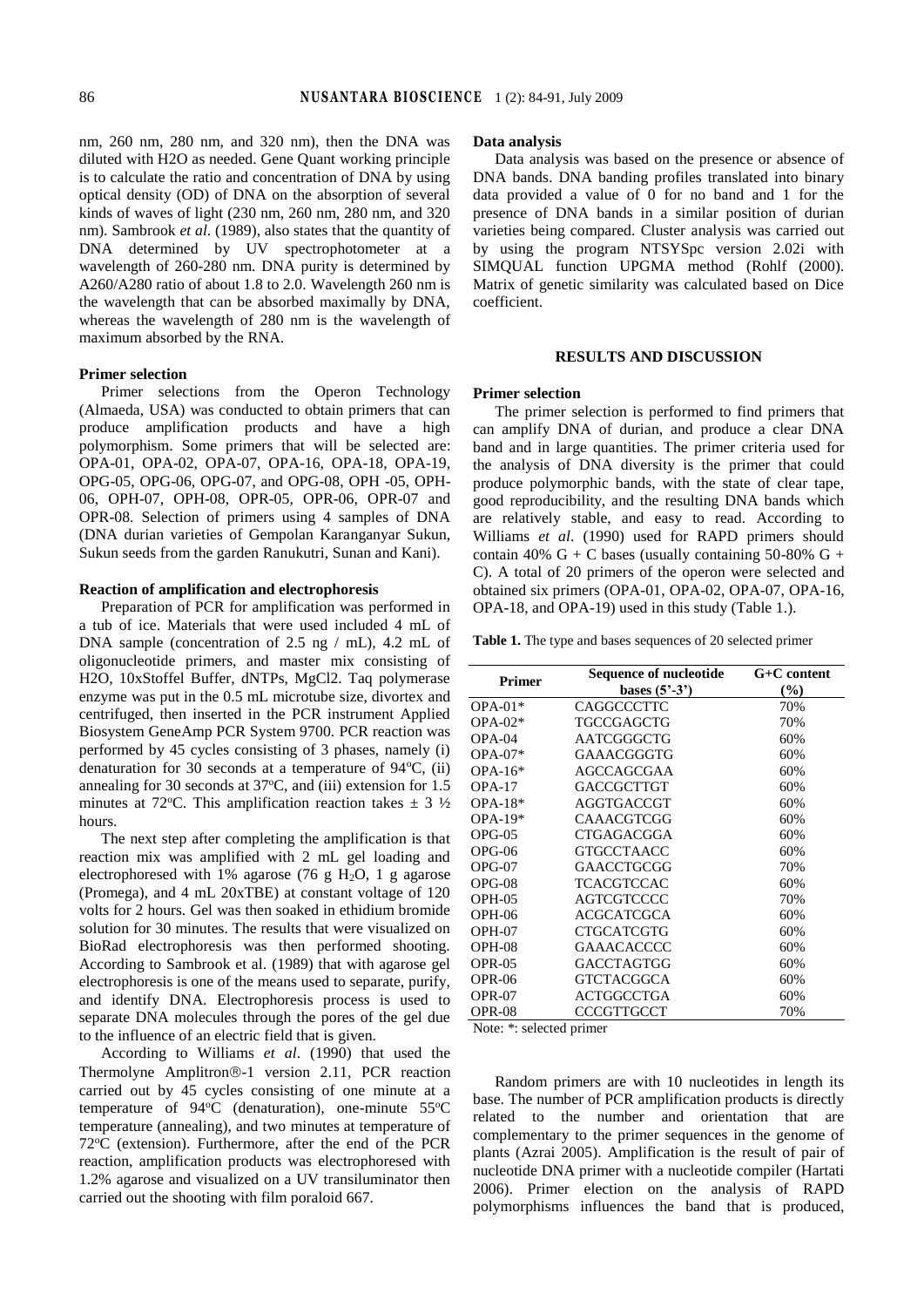because each has a primer attachment site of its own. As a result of polymorphic, DNA bands that were generated per primer were different, both in size and number of the base pairs of DNA bands. Polymorphism is an image obtained by amplification of DNA fragments where the differences were observed and scored as presence or absence of sequence differences, thereby indicating a variation (McGregor et al. 2000; Mansyah et al. 2003). In accordance with the statement of Hartati (2007) that the polymorphism is a form of genetic variations that occur in the DNA chain.

Amplification using six primers (Table 2.) produces the number of bands between 11 (OPA-19) to 18 (OPA-01). According to Hartati (2006) the differences in the number of bands generated per primer due to differences in primer nucleotide base sequence or interaction between the primer and template DNA. This difference illustrates the complex plant genome, so the more diverse genomes will result in an increasingly complex band.



**Figure 1.** Amplification of the selection OPA-16 and OPA-17 using DNA samples of Sukun durian (1), Sunan (2), Monthong (3) and Petruk (4).

**Table 2.** Six polymorphic primers used, based on banding pattern produced

| Primer | <b>Sequence of</b><br>nucleotide bases<br>$(5' - 3')$ | Total<br>number of<br><b>bands</b> | <b>Total number</b><br>of<br>polymorphic monomorphic<br>bands | Percentage<br>polymor-<br>phism |
|--------|-------------------------------------------------------|------------------------------------|---------------------------------------------------------------|---------------------------------|
|        | OPA-01 CAGGCCCTTC                                     | 16                                 | 2                                                             | 88,89%                          |
|        | OPA-02 TGCCGAGCTG                                     | 11                                 | 4                                                             | 73,33%                          |
|        | OPA-07 GAAACGGGTG                                     | 12                                 | 4                                                             | 75%                             |
|        | OPA-16 AGCCAGCGAA                                     | 14                                 | 2                                                             | 85,5%                           |
|        | OPA-18 AGGTGACCGT                                     | 11                                 | 3                                                             | 78,5%                           |
|        | OPA-19 CAAACGTCGG                                     | 10                                 |                                                               | 90.1%                           |

Polymorphic DNA bands generated most of the OPA-01 (16 bands), whereas at least the resulting OPA-19 (10 bands). Band is a band-owned polymorphic in some individuals sample, while the monomorphic bands are bands shared by all individual samples. The number of polymorphic DNA bands generated to determine the diversity of a population, because the polymorphic DNA band describes the state of the plant genome (Hartati 2006).

## **RAPD diversity among durian varieties**

Amplification of the five varieties of durian by using six primers namely OPA-01, OPA-02, OPA-07, OPA-16, OPA-18 and OPA-19 show there is diversity among varieties of durian DNA like Sukun, Sunan, Kani, Petruk and Monthong. Cahyarini et al. (2004) states that the difference in varieties can be seen from the number of band, the band thickness and mobility. Analysis of five varieties of durian grouping based on banding pattern produced the separation of durian Sukun, Sunan, Monthong, and Petruk in a separate group with durian Kani (Figure 2).



**Figure 2.** Dendrogram grouping of five varieties of durian based on banding pattern with OPA-01, OPA-02, OPA-07, OPA-16, OPA-18, and OPA-19.

Durian varieties and Monthong sunan clustered at 0.84 similarity coefficient or having a similarity of 84%, then were clustered with durian Petruk at 0.83 similarity coefficient and clustered with Sukun and durian Kani respectively at 0.52 and 0.36 similarity coefficient. The result of such grouping when associated with morphological features obtained by the fact that the durian Kani has different leaf positions with other varieties.

#### *OPA-01*

Amplification with the OPA-01 yielded a total of 47 bands, with the number of bands between 6-12 bands. Durian sunan generates DNA bands the most (12 bands), while DNA bands generated by the Sukun durian is the least (6 bands) (Figure 3A). The results indicate a diversity of amplified DNA band patterns of five varieties of durian Sukun, Sunan, Kani, Monthong, and Petruk. Some bands distinguish the five varieties, namely the band on the size of 180 bp which is owned by durian Sukun, Kani and Monthong. This band can be assumed as markers that distinguish varieties of durian fruit in Sukun, Kani, and Monthong the elliptical with Sunan and Petruk durian varieties which have fruit shape is oval upside down. DNA markers such as RFLP, RAPD, SSR, and AFLP is widely used as the character of plant genotypes. Markers are able to distinguish genotypes among individuals with high accuracy, both at the level of inter and inter-species and distant relatives (Powell et al. 1996).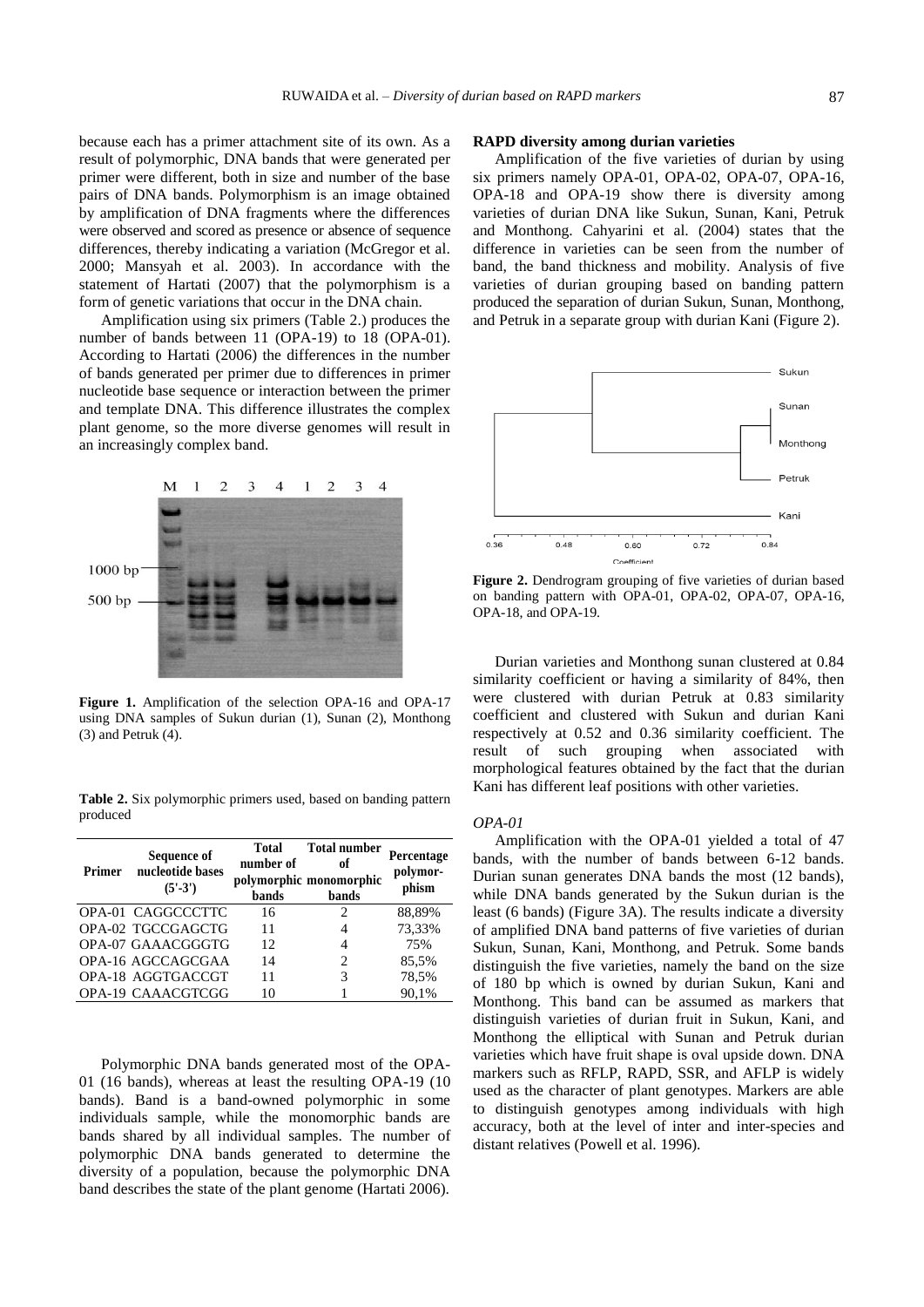

**Figure 3.** DNA banding pattern of five varieties of durian with primers: A. OPA-01 B. OPA-02, C. OPA-07, D. OPA-16, E. OPA-18, F. OPA-19. Note: M: marker, 2. Sukun, 5. Sunan, 6. Kani, 7. Monthong, 8. Petruk.

#### *OPA-02*

Based on the interpretation of banding pattern with OPA-02 it appears that the durian Kani not able to produce amplification products (Figure 3B). This is possible because the sequence of nucleotide bases that make up the primer is not complemented with the DNA base pairs that make up the sample durian. Like the statement Sanjaya et al. (2002) that the primers used in short length also affect the results of amplification. In addition, according to Prana and Hartati (2003), the amount or concentration of PCR primers and different conditions affect the results of DNA amplification. Interpretation of banding pattern showed that the DNA bands generated in Sunan and Monthong durian as much as 3 distinct bands, namely the size of 1100 bp and 350 bp which is owned by durian Sunan, and the size of 900 bp which is owned by durian Monthong. When compared with durian Petruk, 4 bands of DNA distinguish between durian sunan and Petruk, namely on the size of 750, 800, 900 and 1100 bp which is only possessed by durian Petruk.

#### *OPA-07*

The amplified with OPA-07 showed the existence of diversity among varieties of durian Sukun, Sunan, Kani, Monthong and Petruk (Figure 3C). Based on the results of amplification and interpretation of banding pattern on the image below, obtained by the total number of DNA bands generated by 44 bands, with bands most widely produced in Sunan and Monthong durian, which is 10 DNA bands. DNA bands generated by durian sunan and Petruk differ in one band, namely the size of 200 bp. Karsinah et al. (2002) state that the specific bands produced can provide hope as the identification of varieties. Gained as a marker of a specific band or as a differentiator variety with other varieties is very important, because identification of varieties are generally based on morphological characters which require intensive observation of mature plants.

## *OPA-16*

Amplification with the OPA-16 produced 35 DNA bands (Fig. 3D). DNA bands most widely produced in the sample of Monthong durian, which is as many as 11 bands of DNA. Band on the size of 1400 bp, 380 bp, and 300 bp is distinguishing between the varieties of durian band Sukun, Sunan, Kani, Monthong and Petruk. Band on the size of 600 bp distinguish Monthong durian varieties from other varieties of durian. Petruk and sunan durians are distinguished by 4 bands of DNA, i.e. the band on the size of 200, 900 and 1000 bp which is owned by durian Sunan, and the band on the size of 600 bp which is owned by Petruk durian.

#### *OPA-18*

The amplified with OPA-18 produced a total number of DNA bands as many as 33 DNA bands (Fig. 3E). Durian varieties and Monthong sunan distinguished by three bands of DNA, the band size 550 bp and 500 bp owned sunan durian, and 520 bp bands owned Monthong durian. Band on the size of 800 bp has a different thickness between the Sunan and Monthong with durian Petruk. DNA bands of different thickness, according to Sanjaya (2002) due to low annealing temperature is below 50-600C, which can cause the resulting product has low specificity.

#### *OPA-19*

The amplified with OPA-19 showed that durian sunan and Monthong have a similar banding pattern, only differentiated by the band on the size of 700 bp DNA alone (Figure 3F). This grouping indicates that morphological diversity does not necessarily indicate a different genetic diversity (Cahyarini et al. 2004).

# **Diversity of Sukun durian population in different growing regions**

The amplified durian planting Sukun from different regions by using six primers showed the diversity of DNA that can be seen in the resulting banding pattern (Figure 4). Based on the pattern of DNA bands were then performed cluster analysis and dendrogram obtained by clustering durian varieties of Sukun. The analysis divides the four Sukun durian sample into two groups: group I consisted of Sukun durian from Gempolan, Karanganyar and Sukun durian from Salatiga. This shows that the durian from Salatiga called Sukun durian by farmers in the village of Brongkol, Salatiga allegedly did Sukun durian varieties like the one in Seed Garden Ranukutri, Karanganyar.

Sukun durian from Gempolan, Karanganyar have 71% similarity level with Sukun durian from Salatiga, while Sukun durian from the seed garden Ranukutri, Karanganyar clustered with Sukun from Jepara on the similarity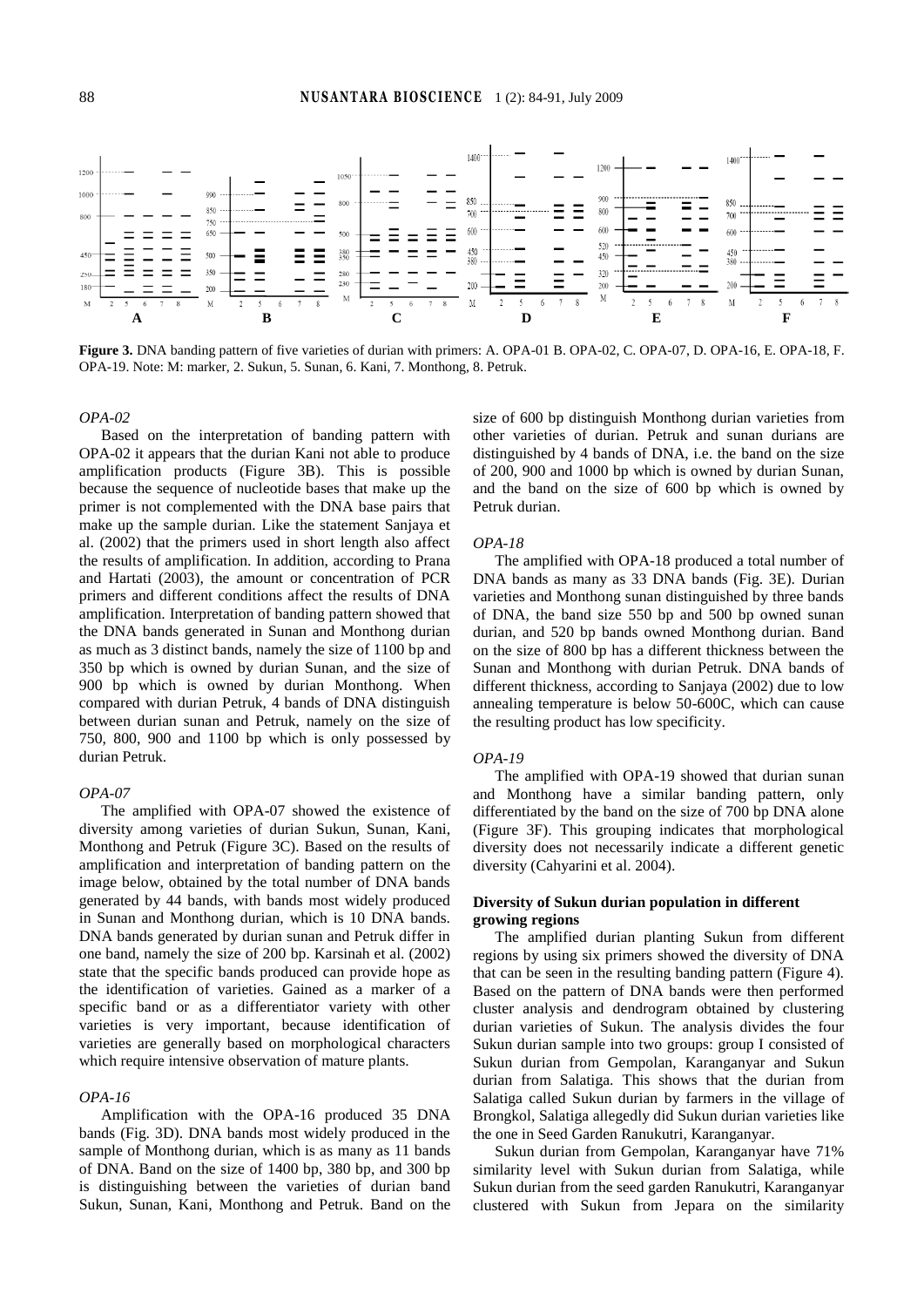coefficient of 0.60 or it can be said to have a similarity level of 60%. Grouping Sukun durian grown in different regions show that Sukun from Gempolan, Karanganyar with Sukun from Salatiga have the same genetic makeup. Group II consists of Sukun durian from Garden Seeds Ranukutri, Karanganyar, and durian from Jepara. This is probably because Sukun durian seedlings from Jepara comes from Sukun which is on Seed garden Ranukutri, Karanganyar originating from the same elders, so there is no genetic change. Conversely, Sukun durian from Gempolan, Karanganyar have further similarity level with Sukun durian of Seeds Garden Ranukutri. Sukun durian of Karanganyar and Jepara compared with the level of similarity with Sukun durian from Salatiga. This may be because these plants originated from different elders. In accordance with the statement Cahyarini *et al.* (2004) that like to say if less than 0.6 or 60%. Thus the grouping proves that Sukun durian seedlings from Jepara originating from seed garden Ranukutri, Karanganyar derived from the same elders.



**Figure 4.** Dendrogram grouping of Gempolan durian Sukun, Karanganyar Ranukutri garden seed, Jepara and Salatiga based on banding pattern with OPA-01, OPA-02, OPA-07, OPA-16, OPA-18 and OPA-19.

#### *OPA-01*

Amplification with the OPA-01 produced a total of 28 DNA bands, with Sukun durian samples from Salatiga generate DNA bands at most. Image interpretation of diversity patterns of DNA bands show the diversity of banding pattern on the Sukun durian grown in different regions, namely the band on the size of 750 bp only owned Sukun durian from Gempolan, Karanganyar and bands on the size of 150 bp and 700 bp are owned by the Sukun durian from Salatiga ( Figure 5A). These DNA bands that distinguish these four Sukun durians from different localities.

Band on 400 base pairs are also thicker than other DNA bands. This is probably due to the competition site on the DNA template primer annealing which caused one fragment was amplified in large quantities and other fragments amplified in small amounts, so that only a few are detected as a band after amplification (Grattapaglia et al. 1992). Sample number 3 is Sukun durian from Jepara not able to produce amplified DNA bands. This is possible because the sequence of nucleotide bases that make up the primer is not complemented with the DNA base pairs that make up the Sukun durian samples from Salatiga.

## *OPA-02*

Based on the interpretation of DNA banding pattern it was obtained that there was diversity in Sukun durian grown in different regions. Sample No. 1 (Sukun durian from Gempolan Karanganyar) has a band on the size of 400 bp that distinguishes the other durian Sukun. In sample No. 4 (Sukun durian from Salatiga) which has the tape on the size of 600 bp (Figure 5B).

## *OPA-07*

The amplified with OPA-07 yielded a total of 39 bands. Band on the size of 1200 bp, 1100 bp 750 bp is the only tape produced by Sukun durian from Salatiga (Figure 5C). Band on the size of 300 bp is also a distinguishing band of Gempolan Sukun durian, Sukun durian Karanganyar with another. Sukun durian from Salatiga able to generate DNA bands by the amount at most, which is 13 bands.

#### *OPA-16*

Amplification of DNA bands produced a total of 31 bands of DNA (Figure 5D). Samples Sukun durian from Salatiga is a sample of DNA that produces the most, while Sukun durian from Jepara generates DNA bands at least. Band on the size of 1000 bp and 380 bp DNA band which distinguishes a Sukun durian from Salatiga with others. Band on the size of 700 bp is also a distinguishing band of



**Figure 5.** Interpretation of DNA banding pattern of Sukun durian from Gempolan Karanganyar (1), garden seeds Ranukutri, Karanganyar (2) Jepara (3), and from Salatiga (4) with primers: A. OPA-01 B. OPA-02, C. OPA-07, D. OPA-16, E. OPA-18, F. OPA-19.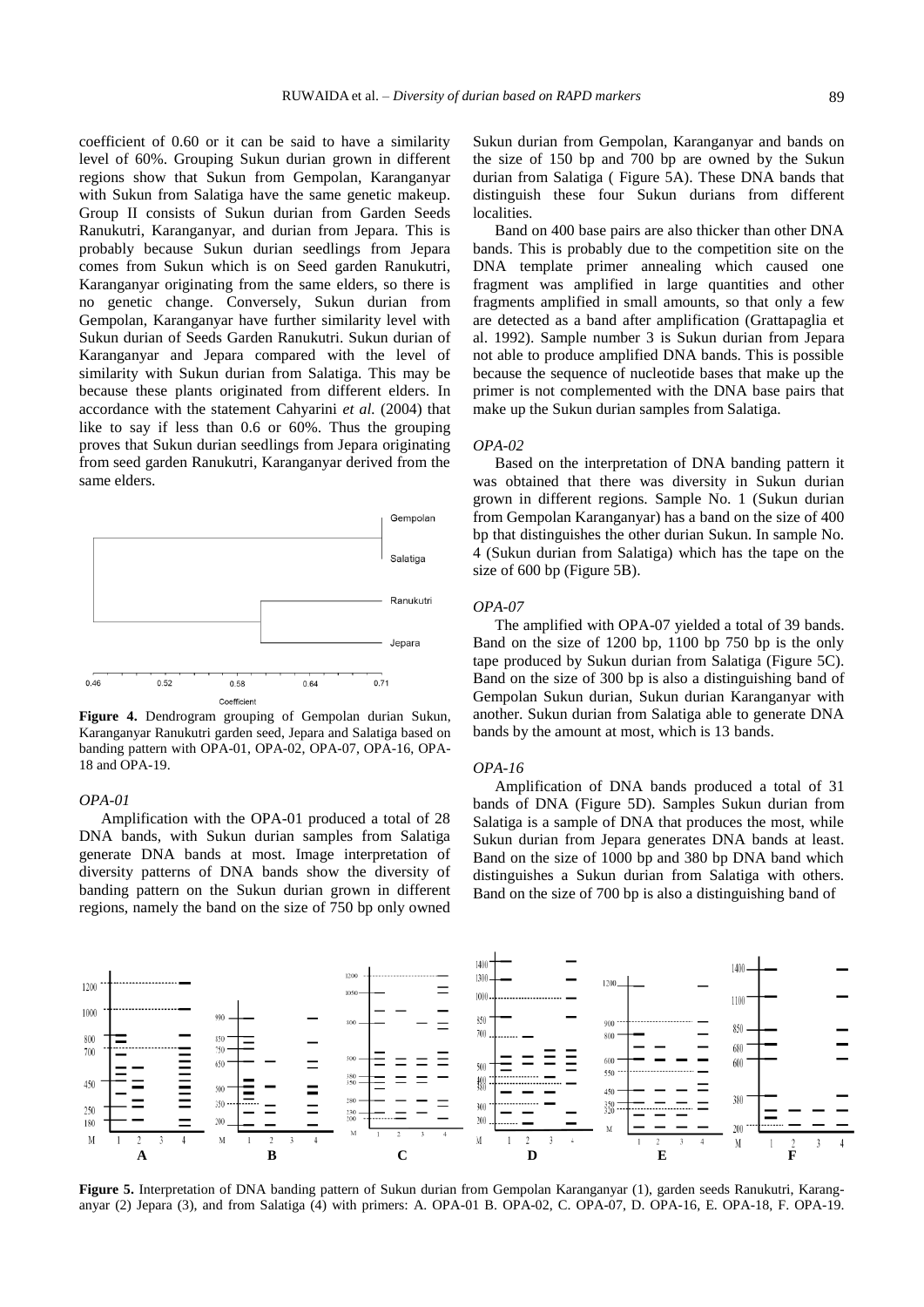Ranukutri Sukun durian, durian Karanganyar with other Sukun. Meanwhile, the band on the size of 400 bp DNA band which distinguishes a durian Sukun durian from Salatiga to another. Based on Figure 22 below, the DNA bands generated by Sukun durian from Gempolan Karanganyar similar DNA bands generated by Sukun durian from Salatiga.

In the amplification with the OPA-16 all samples can produce amplification products. Grattapaglia et al. (1992) state that DNA amplification occurs if the primer attached to the two complementary sites that were located adjacent to each other and orientation is reversed. The distance between the site amplification produced DNA fragments with different sizes base pairs. Generally the number of base pairs that can still be amplified on genomic DNA of plants ranging from 200 bp to 2000 bp sometimes even to 5000 bp. DNA band located at base pairs (bp) of the same shows that the DNA band has the same migration and assumed as a homologous locus.

# *OPA-18*

The amplified with OPA-18 obtained 30 DNA bands. DNA bands on the size of 550 bp, 500 bp and 320 bp only owned by Sukun durian samples from Salatiga (Figure 5E). This is a distinguishing band that can be assumed as a marker with another durian Sukun. The results showed amplification bands with different thicknesses, ie the band on the size of 600 bp.

#### *OPA-19*

Amplification reaction with OPA-19 produced DNA bands between 200-1400 bp size by the total number of DNA bands generated by 20 bands (Figure 5F). DNA bands generated by the durian seed from the garden Ranukutri, durian Karanganyar with Sukun from Jepara exactly the same, namely as much as 2 bands. Tape produced by the Sukun from Gempolan durian, durian Karanganyar with Sukun from Salatiga only distinguished by a band on the size of 200 bp, which is not owned by Sukun durian from Gempolan. Karanganyar and Salatiga are on the size of 250 bp is only owned by Sukun durian from Gempolan, Karanganyar. This tape can be used as a marker of durian Gempolan Sukun, Karanganyar.

Weeden *et al.* (1992) mention that the intensity of DNA bands amplified in each primer is strongly influenced by (i) the purity and concentration of template DNA. Template DNA containing phenolic compounds and the template DNA concentration is too small often result in amplification of DNA bands that dim and unclear, (ii) the distribution of primer annealing site on template DNA (Grattapaglia et al. 1992; Weeden et al. 1992), (iii ) the existence of competition where the primer attachment to DNA single mold that causes large amounts of amplified fragments and other fragments slightly. Amplification process may be initiated in several places, but only a few sets that can be detected as a band after amplification (Grattapaglia et al. 1992).

# **CONCLUSION**

Amplification using the OPA-01, OPA-02, OPA-07, OPA-16, OPA-18, and OPA-19 produced banding pattern that shows the diversity among varieties of durian Sukun, Sunan, Kani, Monthong and Petruk, and diversity of durian grown in different regions. Clustering dendrogram with the UPGMA method in five varieties of durian tend to segregate, i.e., Sukun, Sunan, Monthong and Petruk in a group which split with durian Kani. Clustering dendrogram with the UPGMA method on Sukun durian grown in different regions resulted in two groups: group I consisted of durian from Gempolan, Karanganyar, and Salatiga. Group II consists of durian from Garden Seeds Ranukutri, Sukun and from Jepara.

## **REFERENCES**

- Ashari S. 1995. Horticulture: cultivation aspects. UI Press. Jakarta. [Indonesian]
- Asins MJ, Herrero R, Navarro L. 1995. Factors affecting *Citrus* tree isozyme-gene expression. Theor Appl Genet 90: 892-898.
- Azrai M. 2005. Utilization of molecular markers in plant breeding selection process. J AgroBiogen 1 (1): 26-37. [Indonesian]
- Baswarsiati, Yuniarti, Suhardi, Harwanto, Rahmawati D, Soegiyarto M. 2007. Characterization of some properties of durian germplasm in Kediri District. Assessment Institute for Agricultural Technology (BPTP), East Java Province. Surabaya. [Indonesian]
- Cahyarini RD, Yunus A, Purwanto E. 2004. Identification of the genetic diversity of some local soybean varieties in Java based on isozyme analysis. Agrosains 6 (2): 79-83. [Indonesian]
- Directorate of Seed. 1996. Descriptions of fruits and vegetable varieties. Directorate of Seed. Directorate General of Food Crops and Horticulture. Jakarta. [Indonesian]
- Grattapaglia D, Chaparro J, Wilcox P, McCord S, Werner D, Amerson H, McKeand S, Bridgwater F, Whetten R, O'Malley D & Sederoff R. 1992. Mapping in woody plants with RAPD markers: application to breeding in forestry and horticulture. Application of RAPD Technology to Plant Breeding. Joint Plant Breeding Symposia Series CSSA/ASHS/AGA. Minneapolis. 1 November 1992.
- Hartati D. 2006. Genetic diversity sengon (*Albizia falcataria* L. Fosberg) through DNA markers. Research and Development Center for Forest Plantation (P3HT). Yogyakarta. [Indonesian]
- Hartati D. 2007. Estimation of genetic diversity within and between provenances Pulai (*Alastonia scholaris* (L.) R. Br.) using RAPD markers. [Thesis S1]. Faculty of Agriculture, Gadjah Mada University. Yogyakarta.
- Karsinah, Sudarsono, Setyobudi L, Aswidinnoor H. 2002. Genetic diversity of citrus germplasm based on RAPD analysis. J Bioteknol Pertanian 7 (1): 8-16. [Indonesian]
- MacGregor TG. 2000. Genetic linkage mapping of the Avr1a avirulence gene in the soybean pathogen *Phytophthora sojae*. [Dissertation]. University of Western Ontario. Ontario, Canada.
- Maftuchah, Zainudin A. 2007. Genetic variation of mango cultivars using Random Amplified Polymorphic molecular markers of DNA. Proceedings of the National Seminar on Horticulture. Sebelas Maret University, Surakarta, 17 November 2007. [Indonesian]
- Mansyah E, Baihaki A, Setiamihardja R, Darsa JS, Sobir. 2003. Analysis of genetic variability of mangosteen (*Garcinia mangostana* L.) in Java and West Sumatra using RAPD technique. Zuriat 14 (1): 35-44. [Indonesian]
- Martasari C, Sugiyatno A. 2007. Characterization of morphology and genetic diversity analysis of apple (*Malus* sp.) germplasm. Proceedings of the National Seminar on Horticulture. Sebelas Maret University, Surakarta, 17 November 2007.
- Nafsi NI. 2007. Diversity analysis of durian (*Durio zibethinus* Murr.) varieties using microsatellite markers. [Thesis]. School of Bioscience and Biotechnology, Bandung Institute of Technology. Bandung. [Indonesian]